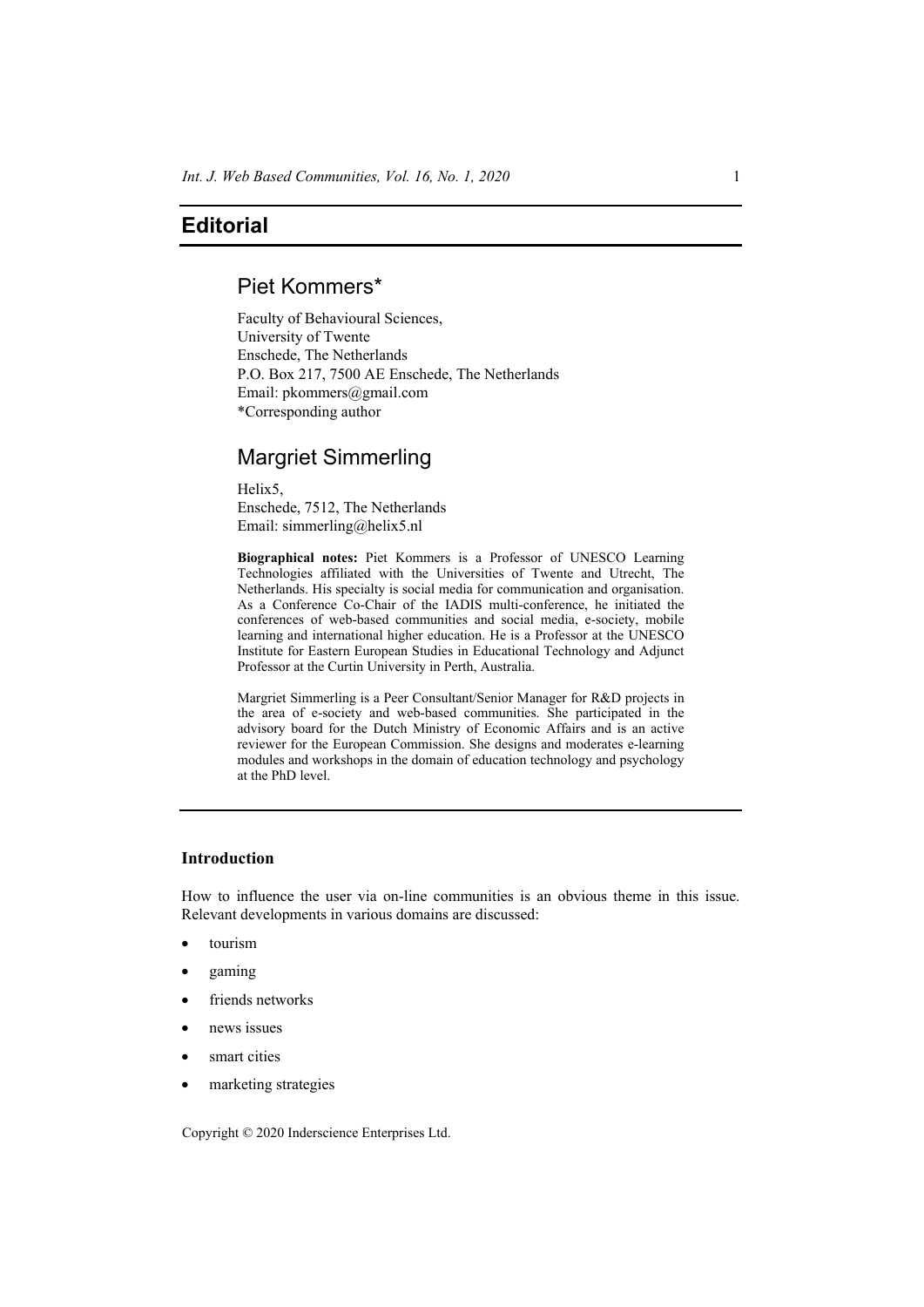#### 2 *P. Kommers and M. Simmerling*

Its common denominator is societal needs and values at large: How to

- Instigate local economies and make them sustainable? Tourism is a vital candidate for developing economies in rural and indigenous cultures. It touches the request for authentic and genuine attractors amongst local residents and mundane visitors; not a trivial question at all.
- Keep youngsters away from lethal ideologies, especially when they are in severe existential crises.
- Arrive at an acceptable trade-off between expressiveness and tractability when it comes to np-completeness in searching large social graphs, find similarity in patterns and spot vulnerable links.

The selected authors present research from perspectives from different parts of the word: Jordan, India, Kuwait, France, Tunesia and China. The articles' added value to existing situations give us hope and inspire us to rethink solutions in adjacent domains as well.

Bushra Mahadin, Mamoun N. Akroush and Hani Bata present a case that is adequate in the context of an increase in the use of digital tools for the dissemination of tourist services in Jordan. They show that the evaluation of touristic websites is essential in order to obtain data linked with satisfaction of users. The article 'The effects of tourism websites' attributes on e-satisfaction and e-loyalty: a case of American travellers' to Jordan' is useful for different sectors linked to the tourism sector. The selected country and target contribute to a broader view of the case study at the international level. It brings added value to the study of audiences in the field of tourism through digital tools.

The article 'Social media games: insights from Twitter analytics' addresses the problems around the blue whale game. Rajesh R. Pai and Sreejith Alathur present the results of a study that uses complex adaptive system (CAS) to understand the factors influencing individuals' participation in self-harm. The problem is studied through twitter analytics. The causal loop diagram of a social media game is a major contribution of this paper. Recommendations towards parents, friends, schools and healthcare organisations are provided.

In the third article Rahul Kumar Yadav, Shashi Prakash Tripathi, Abhay Kumar Rai and Rajiv Ranjan Tewari present the design of algorithms that provides adequate accuracy in suggesting friends within considerable computing time and hence suitable for large size social networks. In the article 'Hybrid feature-based approach for recommending friends in social networking systems', the authors also compare their findings with existing algorithms. Detailed figures and tables support their findings.

Getting the news also via Twitter is well known. Being informed only via the Twitter channel is a new development. What is the consequence for the opinion of the twitter users? Is the news spread via Twitter channels reliable? Can we trust that relevant news items are discussed at all in the Twitter society? How can Twitter be used to manipulate its users?

In the article 'The artificial fulfilment of *need for orientation*: agenda-setting and salience of community news in Twitter' Albaraa F. Altourah and Khin-Wee Chen compare the situation in France and in Kuwait. The article presents a comparative study between France and Kuwait to identify the possible implication of agenda setting effects on the psychological need for orientation on Twitter. The analysis methods are presented and results discussed. The questionnaires and the codes identified in Twitter account